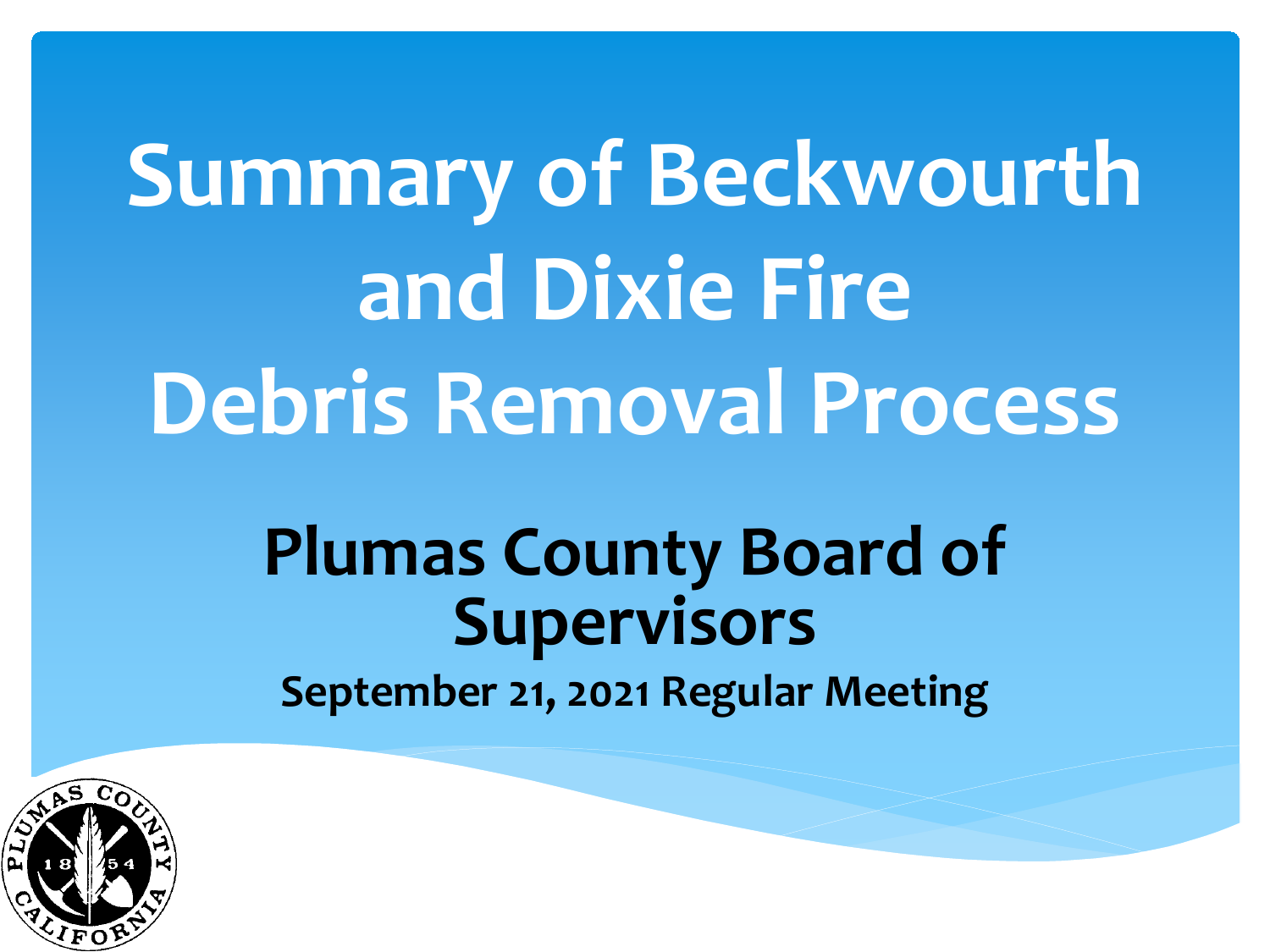### Phase 1

### Household Hazardous Waste Removal

- ∗ Completed by Dept of Toxic Substances Control or US EPA
- ∗ Property owners do not have to take any action for Phase I cleanup

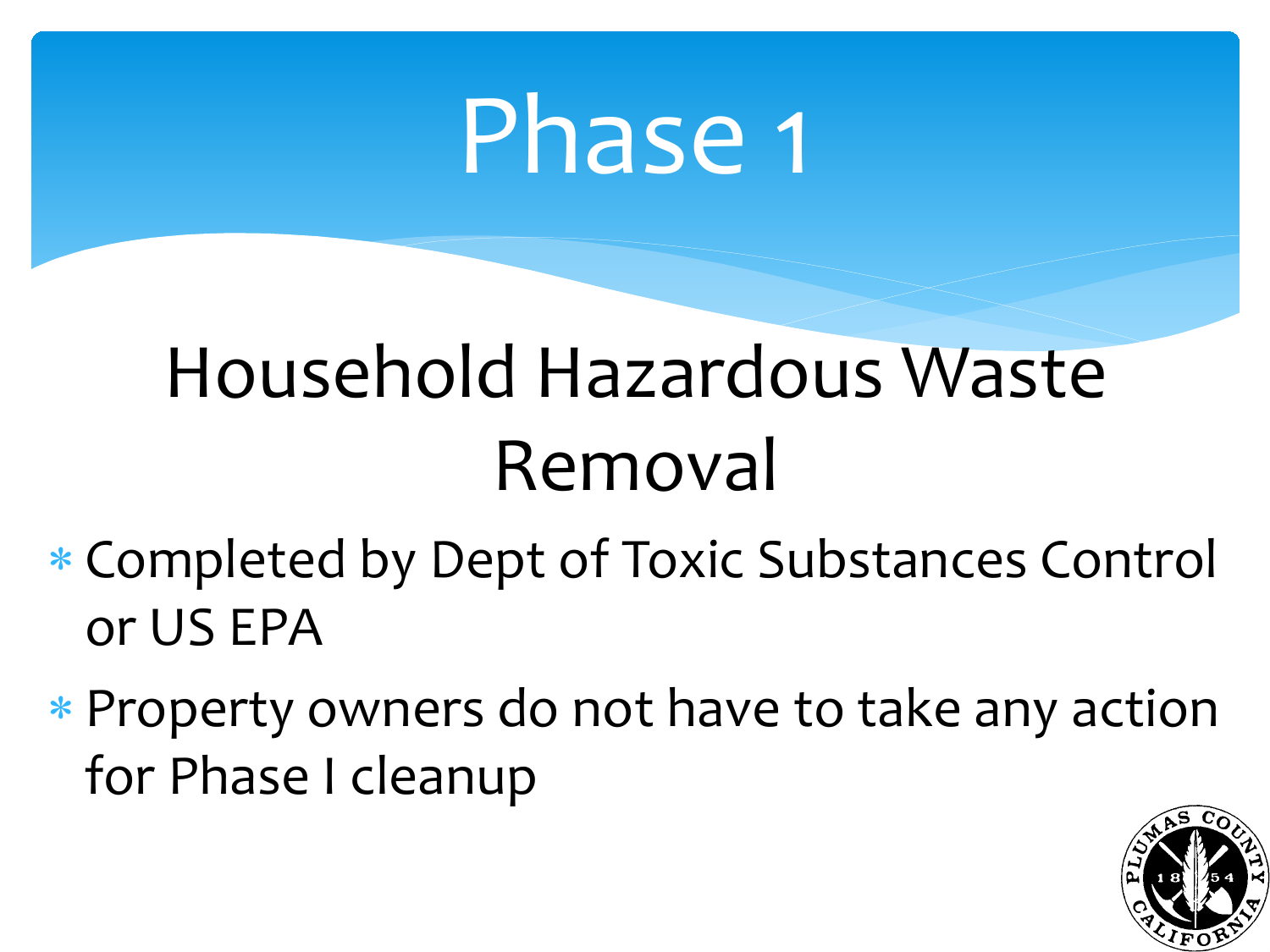#### **EPA Identified Parcels**











#### **Parcels Assessed Yesterday**

22

These numbers indicate the total count of parcels assessed in the last 24 hours for all incidents unless you have filtered the data with the buttons located above.

#### Parcels Assessed To-Date



These numbers indicate the total count of parcels assessed for all incidents unless you have filtered the data with the buttons located above.

https://dtsc.maps.arcgis.com/apps/dashboards/cecco21ffd47412aae9921e8a9296693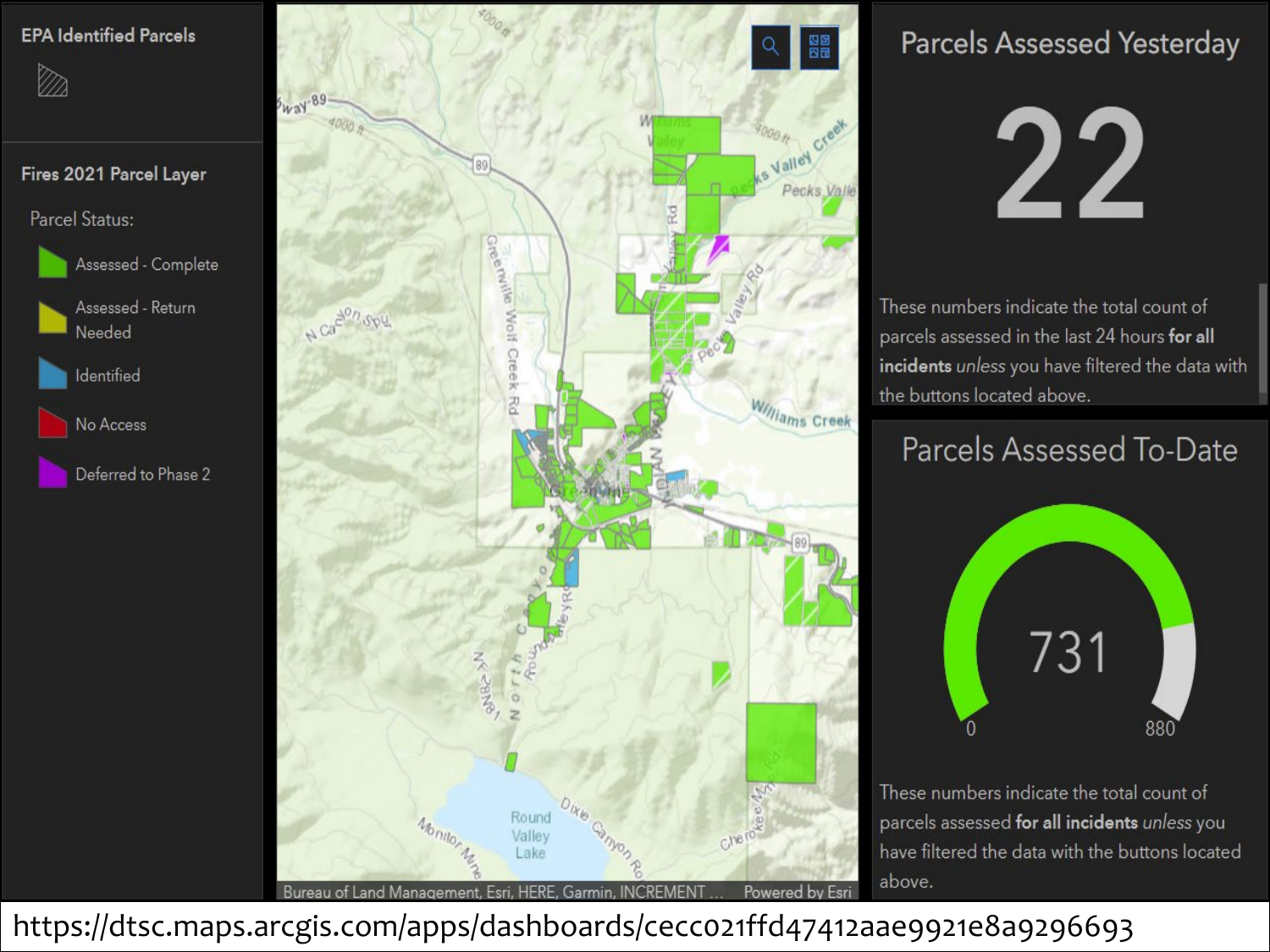## Phase 2

Ash and Structural Debris Removal If qualifying structure of 120 sq ft or more…

∗ Option 1: Right of Entry (government) program ∗ Option 2: Alternate (private) program

**With either option, the cleanup standards are the same**

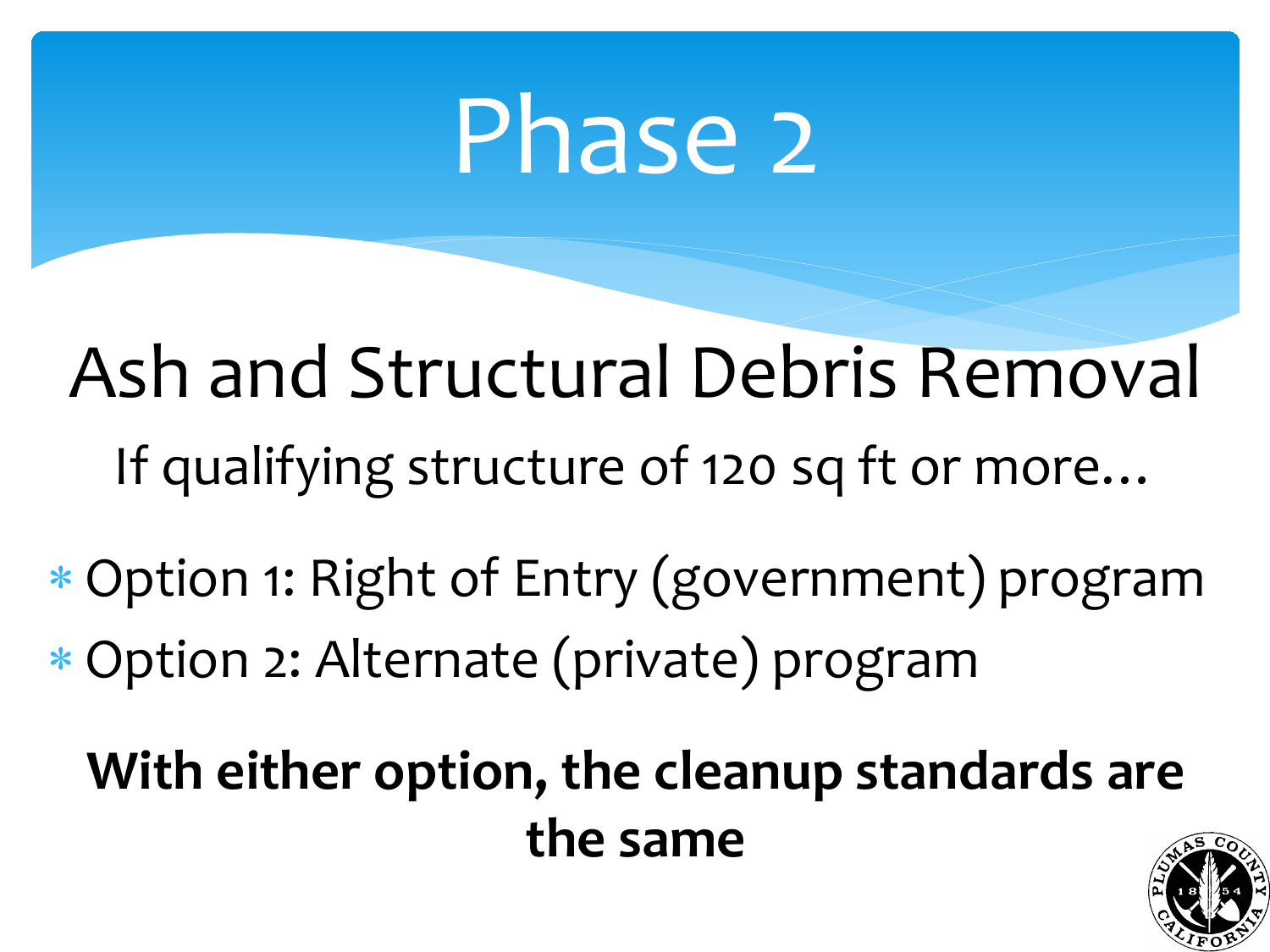# Phase 2 Cleanup Steps

- ∗ Asbestos Certification (and removal as necessary)
- ∗ Debris Removal, Disposal, and Recycling (no local disposal options)
- ∗ Soil Scraping to Remove Contaminants
- ∗ Erosion Control
- ∗ Soil Confirmation Sampling (and heavy metals testing)
- ∗ Hazard Tree Removal
- ∗ Submit Documentation and Final Report
- ∗ Receive Certificate of Completion
- ∗ Issue Building Permit!

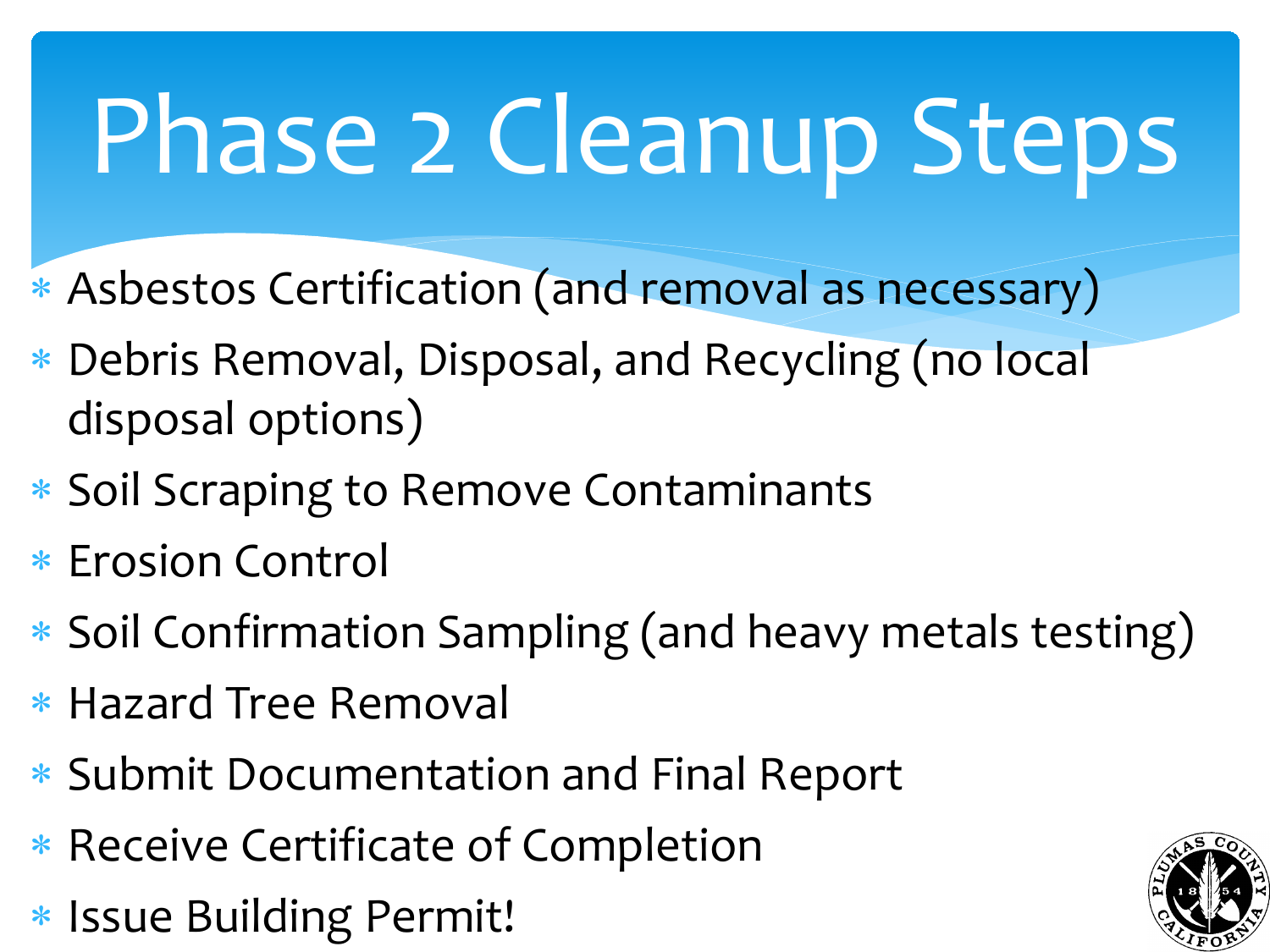# ROE Program

- 1. Property owners must sign up
- 2. Coordinate insurance benefits
- 3. No out-of-pocket expense for property owner

4. State contractors perform all work under state oversight

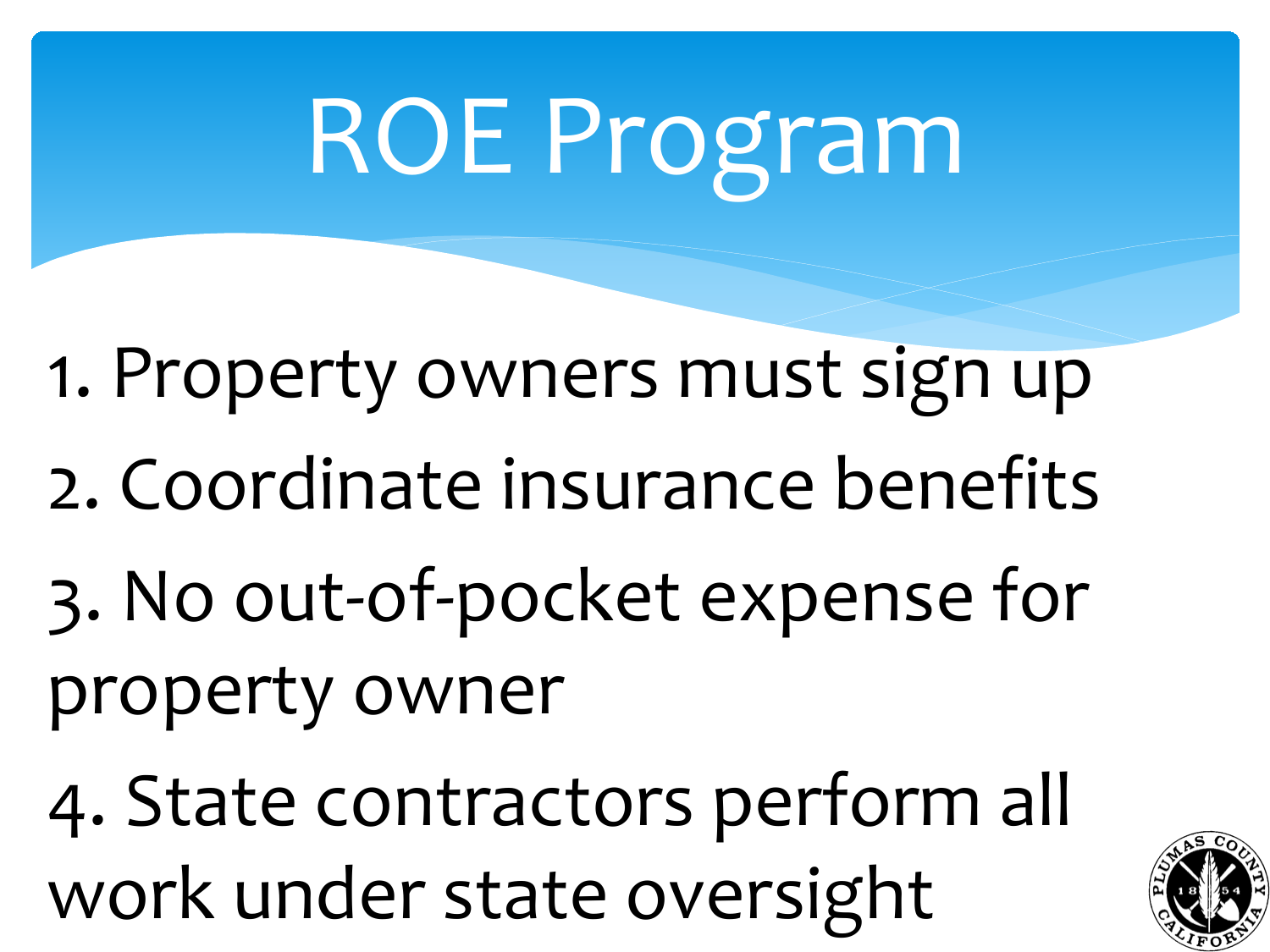# Alternate Program

- 1. Property owners must sign up.
- 2. Property owners manage their own cleanup but must hire contractor.
- 3. Insurance or privately funded.
- 4. Disposal in Anderson or Wheatland
- 5. Environmental Health oversight
- 6. Details still being developed

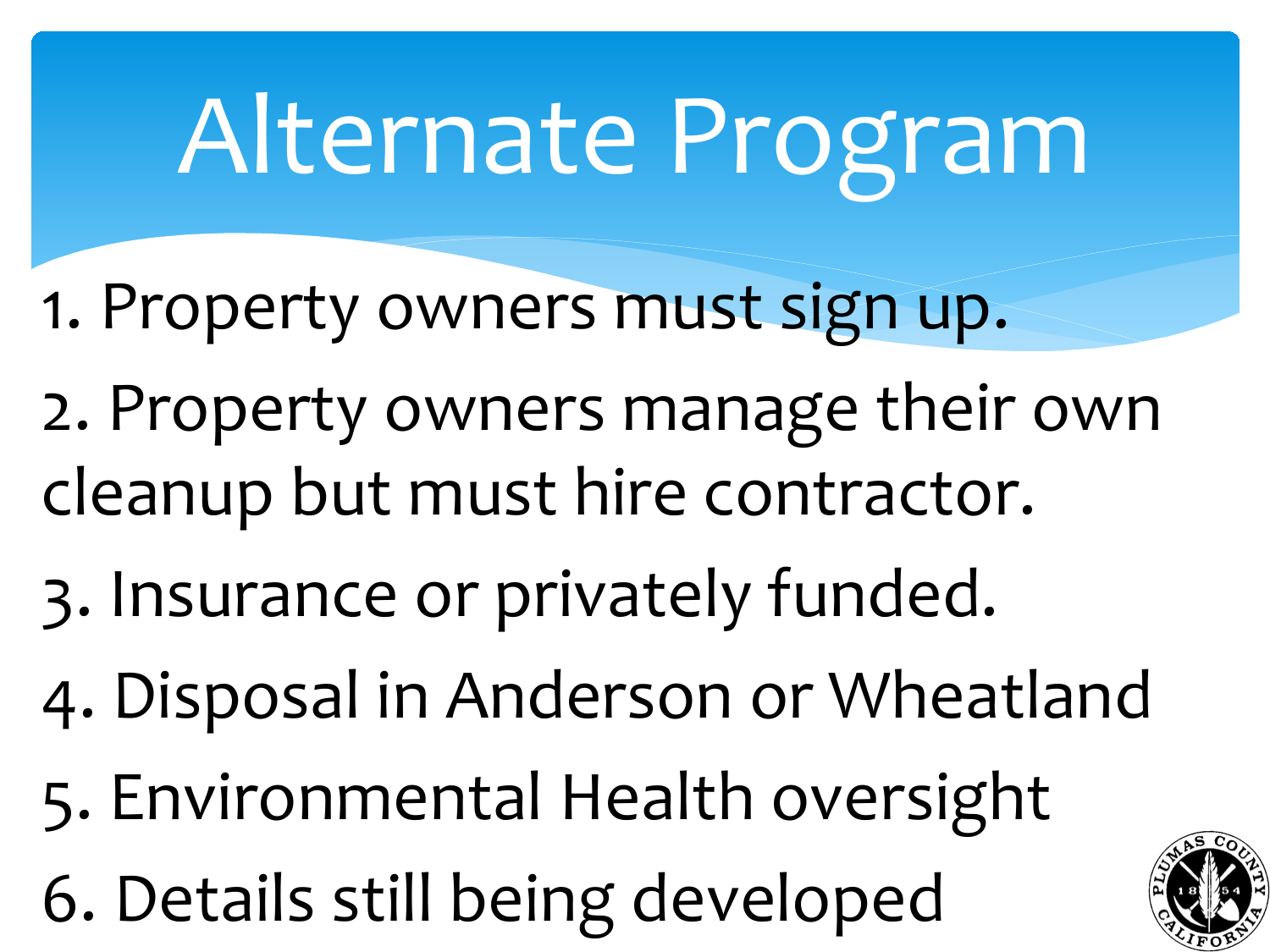# Self-Cleanup

- IF a property has no qualifying structures (120 sq ft)…
- 1. Not eligible for ROE program
- 2. Owners or contractor can do work
- 3. Basic cleanup standards
- 4. Details for disposal still being developed